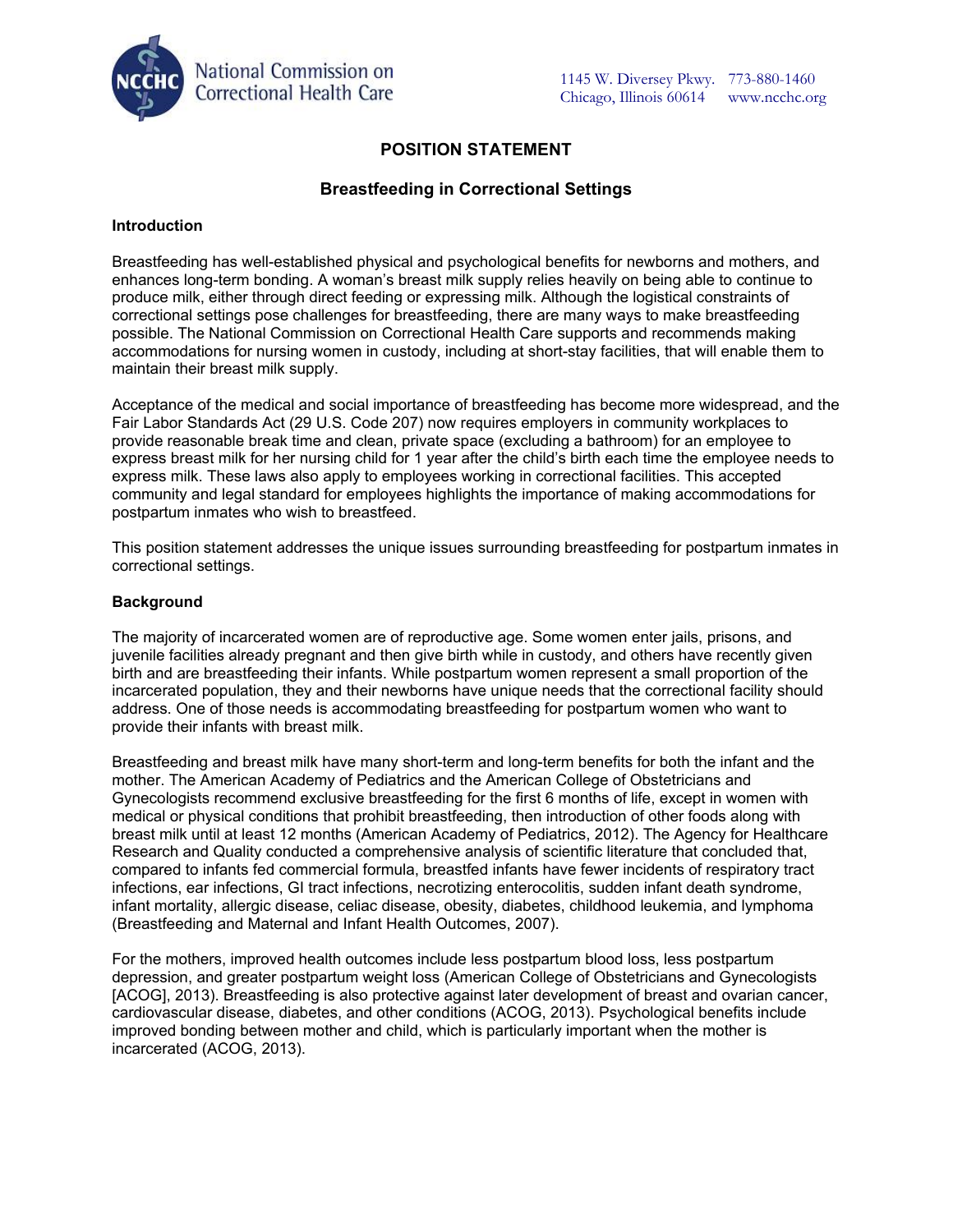Whether or not they are breastfeeding, postpartum women may experience several breast-related medical issues that correctional health staff must be prepared to address. For instance, pain from breast engorgement, blocked milk ducts, and mastitis may require frequent breast milk expression as part of medical care.

There are very few contraindications to breastfeeding. Many women in custody have substance use disorders. Breastfeeding is safe and encouraged for women who are taking methadone or buprenorphine as there are benefits to their infants. However, breastfeeding is discouraged among women who are actively using illicit substances. Breastfeeding is also safe for women with hepatitis C, but is not recommended for HIV-positive women (American Academy of Pediatrics, 2013). Most common medications are safe with breastfeeding, although women should consult with their providers. While smoking is not a contraindication to breastfeeding, it can reduce a mother's milk supply. In addition, exposure to tobacco smoke is harmful to children.

Proper nutrition is essential for breastfeeding mothers. They should receive a well-balanced diet with additional calories, calcium, vitamin D supplementation, prenatal vitamins, no more than three cups of caffeinated beverage per day, and increased fluid intake.

### **Facilitating Breastfeeding in Custody**

Correctional facilities can enable postpartum women to provide breast milk for their infants in numerous ways, all of which require collaboration among medical and custody staff, and, in some cases, social services. One way is to allow women to have contact visits with their newborns as often as possible and with appropriate privacy so that they can directly breastfeed them. Skin-to-skin contact is an important factor in breast milk supply and also is psychologically important to maintain bonding and commitment to breastfeeding. Some prisons and jails have special nursery programs where newborns reside with their mothers, enabling full breastfeeding. Some facilities create systems so women can pump and store breast milk that can later be delivered to the infant. If it is not possible to store the breast milk, at a minimum, lactating women should be allowed to pump breast milk so that they can maintain their milk supply for when they are reunited with their infants. This is especially important in short-stay facilities.

To enable pumping and storage of breast milk, facilities need to acquire the appropriate equipment, allow women to pump frequently in a private and clean space, devise protocols for appropriate handling and storage of milk, and coordinate transfer of breast milk to infant caregivers. If a woman is released and has milk in storage, it should be provided to her upon release. Because breast milk supply is highly sensitive to the frequency of expressing breast milk, women should be able to pump or nurse at least every 4 hours.

### **Position Statement**

Wherever possible and not precluded by security concerns, correctional facilities that house pregnant and postpartum women should devise systems to enable postpartum women to express breast milk for their babies and to breastfeed them directly.

The following practices are ways to support this objective:

- 1. Screen women on entry to determine if they are postpartum and breastfeeding.
- 2. Counsel pregnant women on the benefits and nutritional needs of breastfeeding and inform them of the systems and supports in place at the facility.
- 3. Provide breastfeeding women with a special diet with appropriate caloric, fluid, calcium, and vitamin D intake. Prenatal vitamins offer a convenient way to provide essential nutrients that are often missing from correctional diets.